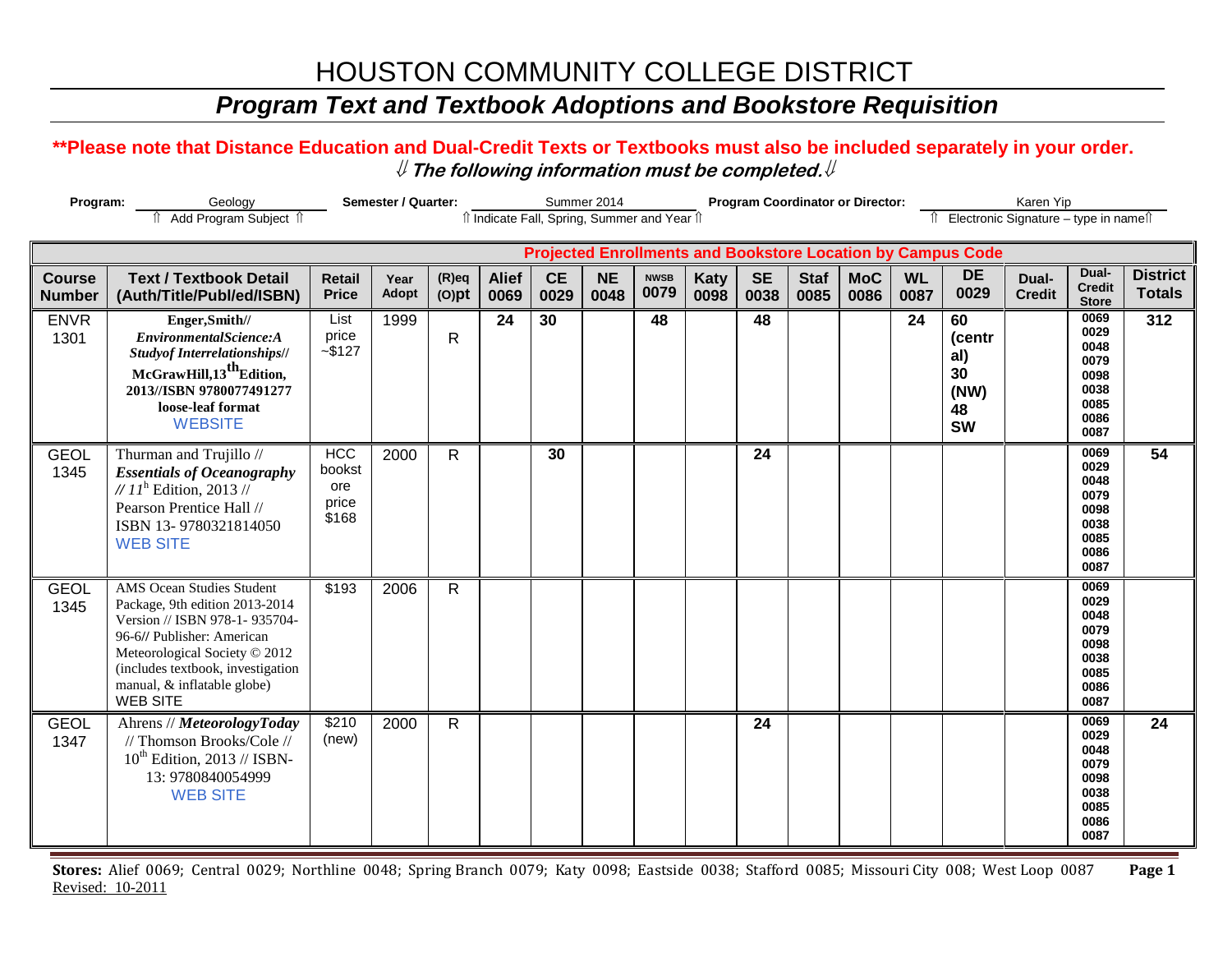## *Program Text and Textbook Adoptions and Bookstore Requisition*

### **\*\*Please note that Distance Education and Dual-Credit Texts or Textbooks must also be included separately in your order.**  ⇓ **The following information must be completed.**⇓

| Program:<br><b>GEOLOGY</b>     |                                                                                                                                                                                   | <b>Semester / Quarter:</b>                           |               |                      | <b>SUMMER 2014</b>   |                   |                   |                     |                     | <b>Program Coordinator or Director:</b>                            |                     |                                          | Karen B Yip       |                   |                        |                                                                      |                                  |
|--------------------------------|-----------------------------------------------------------------------------------------------------------------------------------------------------------------------------------|------------------------------------------------------|---------------|----------------------|----------------------|-------------------|-------------------|---------------------|---------------------|--------------------------------------------------------------------|---------------------|------------------------------------------|-------------------|-------------------|------------------------|----------------------------------------------------------------------|----------------------------------|
|                                | Add Program Subject 1                                                                                                                                                             | îl Indicate Fall, Spring, Summer and Year îl         |               |                      |                      |                   |                   |                     |                     |                                                                    |                     | Îl Electronic Signature - type in nameîl |                   |                   |                        |                                                                      |                                  |
|                                |                                                                                                                                                                                   |                                                      |               |                      |                      |                   |                   |                     |                     | <b>Projected Enrollments and Bookstore Location by Campus Code</b> |                     |                                          |                   |                   |                        |                                                                      |                                  |
| <b>Course</b><br><b>Number</b> | <b>Text / Textbook Detail</b><br>(Auth/Title/Publ/ed/ISBN)                                                                                                                        | <b>Retail</b><br><b>Price</b>                        | Year<br>Adopt | $(R)$ eq<br>$(O)$ pt | <b>Alief</b><br>0069 | <b>CE</b><br>0029 | <b>NE</b><br>0048 | <b>NWSB</b><br>0079 | <b>Katy</b><br>0098 | <b>SE</b><br>0038                                                  | <b>Staf</b><br>0085 | <b>MoC</b><br>0086                       | <b>WL</b><br>0087 | <b>DE</b><br>0029 | Dual-<br><b>Credit</b> | Dual-<br><b>Credit</b><br><b>Store</b>                               | <b>District</b><br><b>Totals</b> |
| <b>GEOL</b><br>1347            | Moran // Weather Studies:<br><b>Intro to Atmospheric</b><br>Sciences // American<br>Meteorological Society // 4rd<br>Edition// 2010 // ISBN<br>9781878220967<br><b>WEB SITE</b>   |                                                      | 2007          | $\mathsf{R}$         |                      |                   |                   |                     |                     |                                                                    |                     |                                          |                   |                   |                        | 0069<br>0029<br>0048<br>0079<br>0098<br>0038<br>0085<br>0086<br>0087 |                                  |
| <b>GEOL</b><br>1403            | Monroe and Wicander//<br>The Changing Earth: 6th<br>edition// Brooks/Cole,<br>Cengage Learning, 2012//<br>Custom printing/bundle<br>ISBN 9781285914886<br><b>WEB SITE</b>         | \$97.85                                              | 2013          | $\mathsf{R}$         |                      |                   |                   | 24                  | 72                  | 48                                                                 | 24                  |                                          | 24                | 26<br>(NW         |                        | 0069<br>0029<br>0048<br>0079<br>0098<br>0038<br>0085<br>0086<br>0087 | 218                              |
| <b>GEOL</b><br>1403            | AGI & NAGT//Laboratory<br><b>Manual in Physical</b><br>Geology//Pearson Prentice<br>Hall 9th Edition,<br>2012//ISBN 13-<br>9780321689573*<br><b>WEB SITE</b>                      | \$98.40                                              | 2003          | $\mathsf{R}$         |                      |                   |                   | 24                  | 72                  | 48                                                                 | 24                  |                                          | 24                | 26<br>(NW         |                        | 0069<br>0029<br>0048<br>0079<br>0098<br>0038<br>0085<br>0086<br>0087 | 218                              |
| <b>GEOL</b><br>1403            | Hamblin, Christiansen //<br>Earth's Dynamic Systems //<br>Pearson Prentice Hall //10 <sup>th</sup><br>Edition, 2004, WEB Edition<br>1 // ISBN 13-9780131420663<br><b>WEB SITE</b> | Web<br>Free<br><b>Bookst</b><br>ore<br>new<br>122.55 | 1998          | R                    |                      |                   |                   |                     |                     |                                                                    |                     |                                          |                   |                   |                        | 0069<br>0029<br>0048<br>0079<br>0098<br>0038<br>0085<br>0086<br>0087 |                                  |

**Stores:** Alief 0069; Central 0029; Northline 0048; Spring Branch 0079; Katy 0098; Eastside 0038; Stafford 0085; Missouri City 008; West Loop 0087 **Page 2** Revised: 10-2011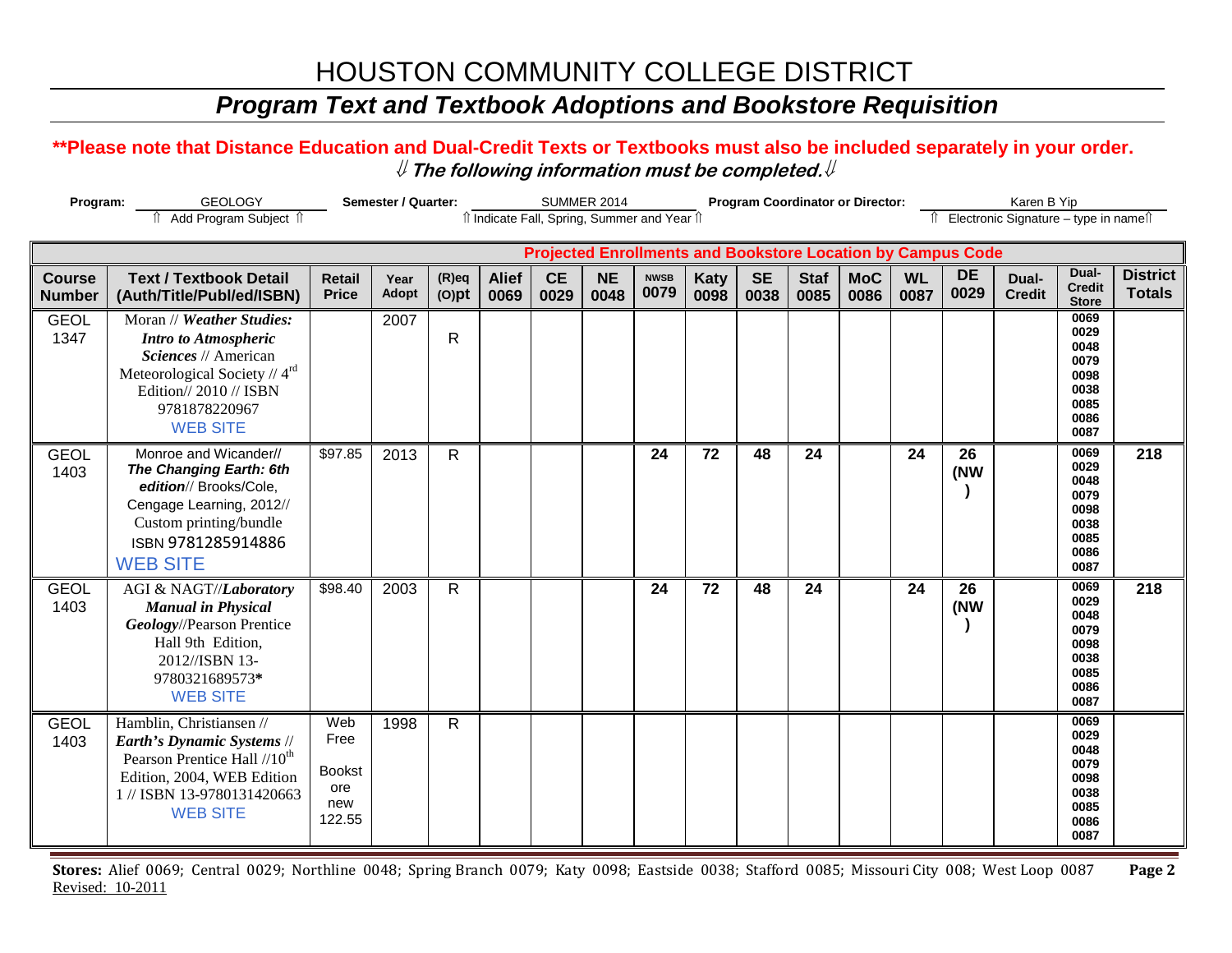## *Program Text and Textbook Adoptions and Bookstore Requisition*

### **\*\*Please note that Distance Education and Dual-Credit Texts or Textbooks must also be included separately in your order.**  ⇓ **The following information must be completed.**⇓

| Program:                       |                                                                                                                                                                             | Semester / Quarter:           |               | <b>SUMMER 2014</b>   |                      |                   |                                              |                     |                     | <b>Program Coordinator or Director:</b> |                     | Karen B Yip        |                   |                                                                    |                                          |                                                                      |                                  |
|--------------------------------|-----------------------------------------------------------------------------------------------------------------------------------------------------------------------------|-------------------------------|---------------|----------------------|----------------------|-------------------|----------------------------------------------|---------------------|---------------------|-----------------------------------------|---------------------|--------------------|-------------------|--------------------------------------------------------------------|------------------------------------------|----------------------------------------------------------------------|----------------------------------|
|                                | Add Program Subject 1                                                                                                                                                       |                               |               |                      |                      |                   | îl Indicate Fall, Spring, Summer and Year îl |                     |                     |                                         |                     |                    |                   |                                                                    | Îl Electronic Signature - type in nameîl |                                                                      |                                  |
|                                |                                                                                                                                                                             |                               |               |                      |                      |                   |                                              |                     |                     |                                         |                     |                    |                   | <b>Projected Enrollments and Bookstore Location by Campus Code</b> |                                          |                                                                      |                                  |
| <b>Course</b><br><b>Number</b> | <b>Text / Textbook Detail</b><br>(Auth/Title/Publ/ed/ISBN)                                                                                                                  | <b>Retail</b><br><b>Price</b> | Year<br>Adopt | $(R)$ eq<br>$(O)$ pt | <b>Alief</b><br>0069 | <b>CE</b><br>0029 | <b>NE</b><br>0048                            | <b>NWSB</b><br>0079 | <b>Katy</b><br>0098 | <b>SE</b><br>0038                       | <b>Staf</b><br>0085 | <b>MoC</b><br>0086 | <b>WL</b><br>0087 | <b>DE</b><br>0029                                                  | Dual-<br><b>Credit</b>                   | Dual-<br><b>Credit</b><br><b>Store</b>                               | <b>District</b><br><b>Totals</b> |
| <b>GEOL</b><br>1403            | Hamblin, Howard //<br><b>Exercises in Physical</b><br>Geology //<br>Pearson Prentice Hall // 12 <sup>th</sup><br>Edition, 2005 // ISBN 0-13-<br>144770-X<br><b>WEB SITE</b> | 107.45                        | 1998          | $\mathsf{R}$         |                      |                   |                                              |                     |                     |                                         |                     |                    |                   |                                                                    |                                          | 0069<br>0029<br>0048<br>0079<br>0098<br>0038<br>0085<br>0086<br>0087 |                                  |
| <b>GEOL</b><br>1404            | Levin// The Earth Through<br><b>Time</b> // Wiley// $10^{th}$ Edition,<br>2013,<br>ISBN: 978-1-118-25467-7<br><b>WEB SITE</b>                                               | New<br>152<br>Ebook<br>60     | 1999          | $\mathsf{R}$         |                      |                   |                                              | 24                  |                     |                                         |                     |                    |                   |                                                                    |                                          | 0069<br>0029<br>0048<br>0079<br>0098<br>0038<br>0085<br>0086<br>0087 | $\overline{24}$                  |
| <b>GEOL</b><br>1404            | Levin & Smith // Laboratory<br><b>Studies in Earth History //</b><br>McGraw-Hill // 10 <sup>th</sup> Edition<br>, 2014 // ISBN: 13-<br>9780078096129<br><b>WEB SITE</b>     | \$120                         | 2000          | $\mathsf{R}$         |                      |                   |                                              | 24                  |                     |                                         |                     |                    |                   |                                                                    |                                          | 0069<br>0029<br>0048<br>0079<br>0098<br>0038<br>0085<br>0086<br>0087 | 24                               |
| <b>GEOL</b><br>1405            | Keller, Edward A.//<br><b>Introduction to Environmental</b><br>Geology// Pearson Prentice Hall<br>$5^{th}$ ed., 2012 // ISBN-<br>13: 9780321727510<br><b>WEB SITE</b>       |                               | 2011          | $\mathsf{R}$         |                      |                   |                                              |                     |                     |                                         |                     |                    |                   |                                                                    |                                          | 0069<br>0029<br>0048<br>0079<br>0098<br>0038<br>0085<br>0086<br>0087 |                                  |

**Stores:** Alief 0069; Central 0029; Northline 0048; Spring Branch 0079; Katy 0098; Eastside 0038; Stafford 0085; Missouri City 008; West Loop 0087 **Page 3** Revised: 10-2011